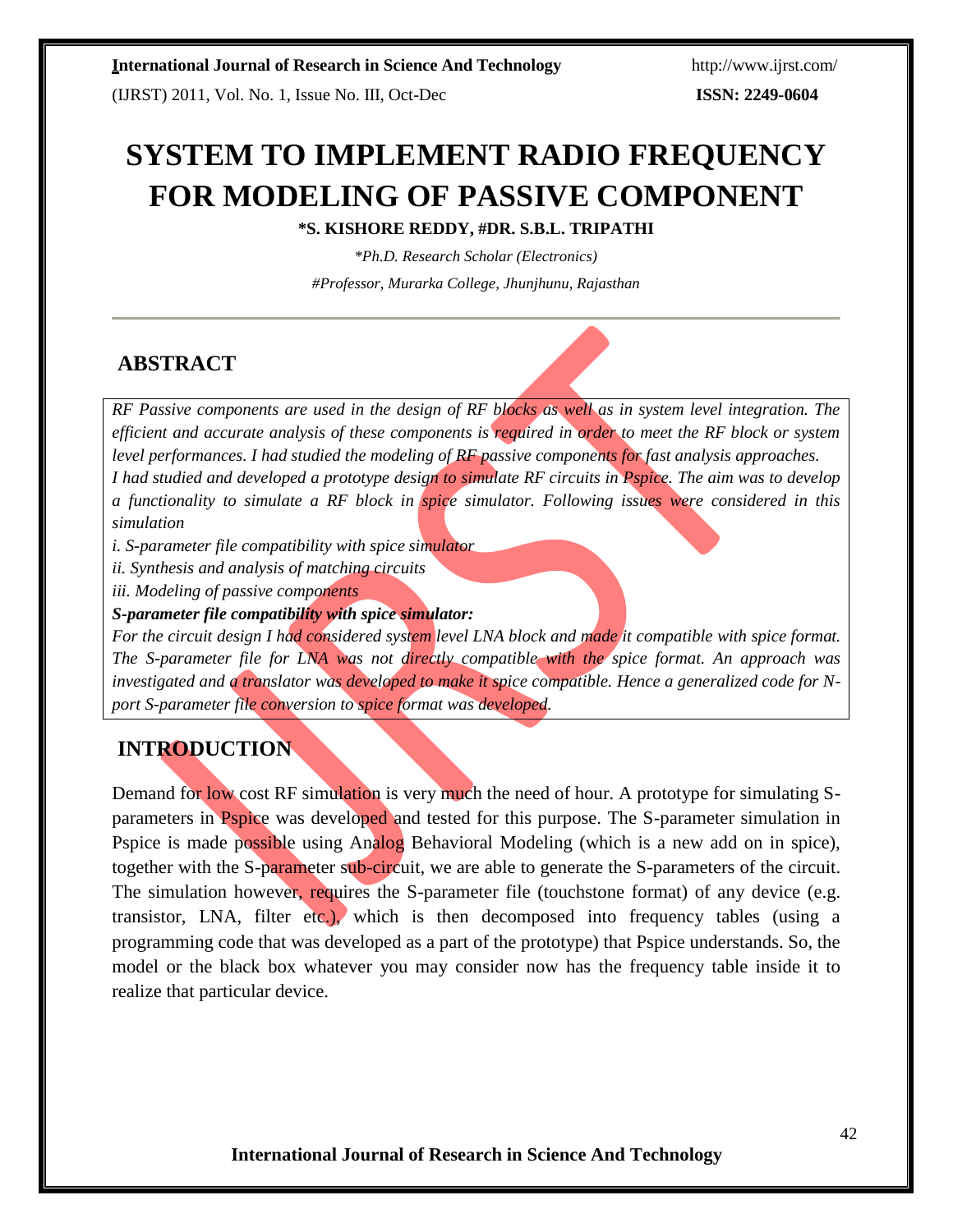(IJRST) 2011, Vol. No. 1, Issue No. III, Oct-Dec **ISSN: 2249-0604**





In the similar manner you can have analog behavioral models of various devices and they could be connected in a meaningful way to form a circuit and the S-parameter response of the entire system could be analyzed in this way.

# **WHAT ARE SCATTERING PARAMETERS?**

Scattering parameters or S-parameters are properties that describe the electrical behavior of linear electrical networks when undergoing various steady state stimuli by small signals.They are members of a family of similar parameters used in electronics engineering, other examples being: Y-parameters, Z-parameters, H-parameters, T-parameters or ABCD-parameters.They differ from these, in the sense that *S-parameters* do not use open or short circuit conditions to characterize a linear electrical network; instead matched and unmatched loads are used. Moreover, the quantities are measured in terms of power.

Many electrical properties of networks or components may be expressed using S-parameters such as gain, return loss, voltage standing wave ratio (VSWR), reflection coefficient and amplifier stability. The term 'scattering' is more common to optical engineering than RF engineering, referring to the effect observed when a plane electromagnetic wave is incident on an obstruction or passes across dissimilar dielectric media. In the context of S-parameters, scattering refers to the way in which the traveling currents and voltages in a transmission line are affected when they meet a discontinuity caused by the insertion of a network into the transmission line.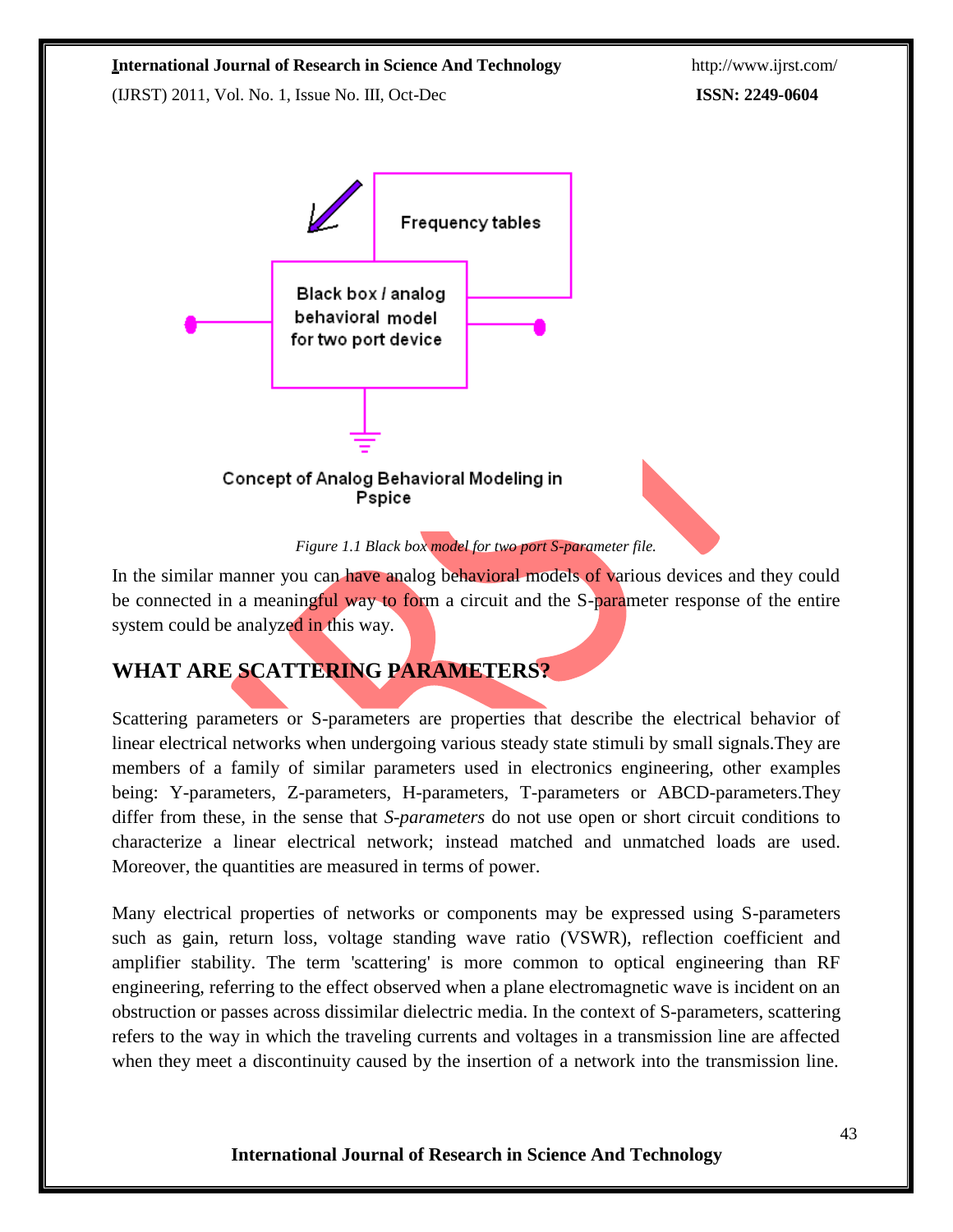(IJRST) 2011, Vol. No. 1, Issue No. III, Oct-Dec **ISSN: 2249-0604**

This is equivalent to the wave meeting impedance differing from the line's characteristic impedance.

Although applicable at any frequency, S-parameters are mostly used for networks operating at radio frequency (RF) and microwave frequencies. S-parameters change with the measurement frequency so this must be included for any S-parameter measurements stated, in addition to the characteristic impedance or system impedance. S-parameters are readily represented in matrix form and obey the rules of matrix algebra.

Historically, an electrical *network* would have comprised a 'black box' containing various interconnected basic electrical circuit components or lumped elements such as resistors, capacitors, inductors or transistors. For the S-parameter definition, it is understood that a network may contain any components provided that the entire network behaves linearly with incident small signals. It may also include many typical communication system components or 'blocks' such as amplifiers, attenuators, filters, couplers and equalizers provided they are also operating under linear and defined conditions.

An electrical network to be described by S-parameters may have any number of ports. Ports are the points at which electrical currents either enter or exit the network. Sometimes these are referred to as pairs of 'terminals so for example a 2-port network is equivalent to a 4-terminal network, though this terminology is unusual with S-parameters, because most S-parameter measurements are made at frequencies where coaxial connectors are more appropriate.

The S-parameter matrix describing an N-port network will be square of dimension 'N' and will therefore contain  $N^2$  elements. At the test frequency each element or S-parameter is represented by a unitless complex number, thus representing magnitude and angle, or amplitude and phase. The complex number may either be expressed in rectangular form or, more commonly, in polar form. The S-parameter magnitude may be expressed in linear form or logarithmic form. When expressed in logarithmic form, magnitude has the "dimensionless unit" of decibels. The Sparameter angle is most frequently expressed in degrees but occasionally in radians. Any Sparameter may be displayed graphically on a polar diagram by a dot for one frequency or a locus for a range of frequencies. If it applies to one port only (being of the form  $n$ ), it may be displayed on an impedance or admittance Smith Chart normalised to the system impedance. The Smith Chart allows simple conversion between the *n* parameter, equivalent to the voltage reflection coefficient and the associated (normalised) impedance (or admittance) 'seen' at that port.

The following information must be defined when specifying any S-parameter: (1) The characteristic impedance (often 50  $\Omega$ ).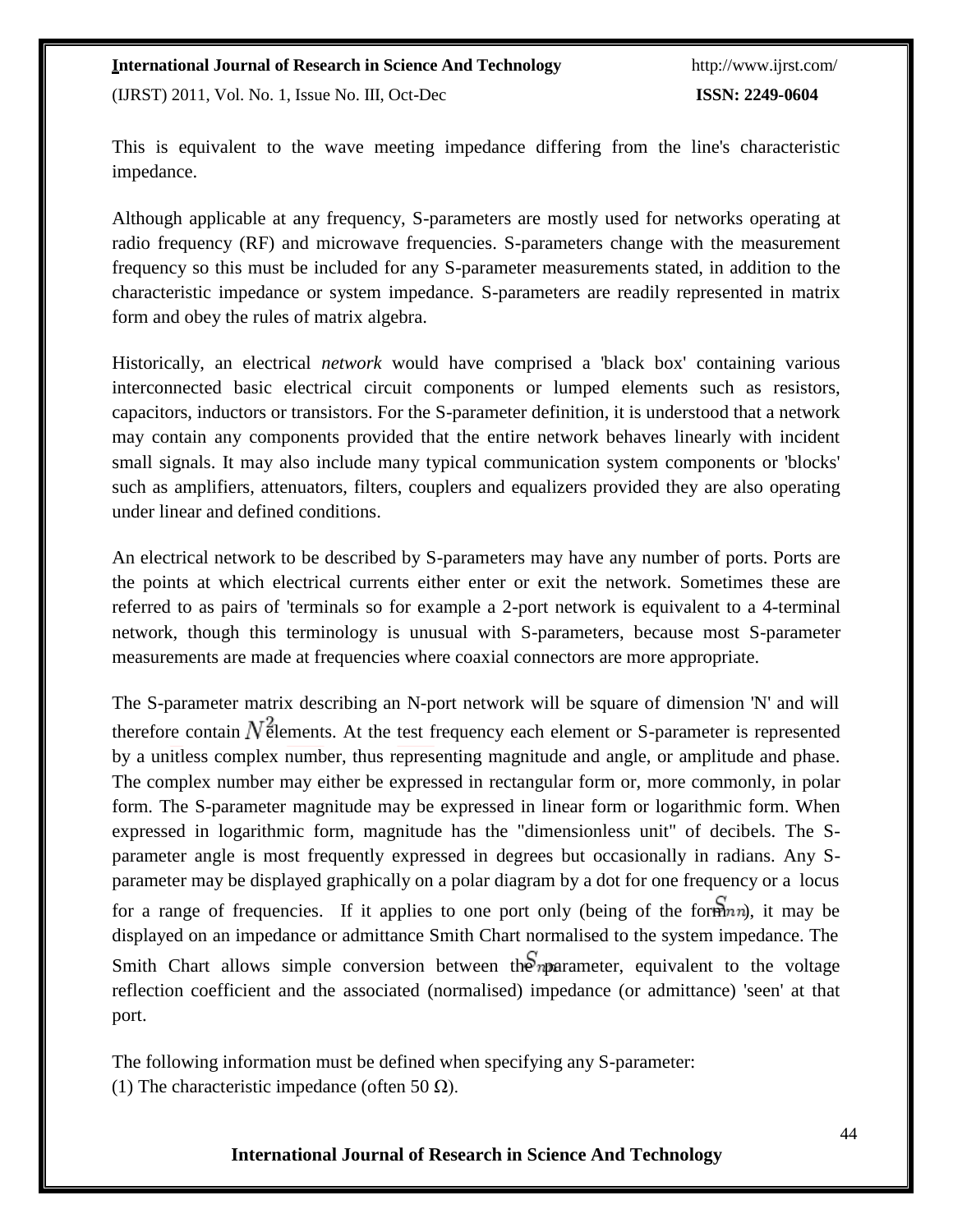(IJRST) 2011, Vol. No. 1, Issue No. III, Oct-Dec **ISSN: 2249-0604**

(2) The allocation of port numbers.

(3) Conditions which may affect the network, such as frequency, temperature, control voltage, and bias current, where applicable.

## **THE S-PARAMETER SUPPORT IN PSPICE**

As of now there is no methodology present within Pspice to measure the S-parameters. Using the S-parameter subcircuit (explained in 1.8) we can calculate both the transmission (S21 and S12) and reflection (S11 and S22) parameters of a given circuit.In microwave and RF design work, a Pspice subcircuit whose S-parameters are defined as tables is also useful; the data corresponds to that provided by many manufacturers for microwave transistors and other microwave devices. The Pspice envorinment understands the S-parameter files provided if they are supplied to it in the form of the frequency tables for each scattering parameter separately i.e. if we want to measure the S-parameter of a two port network, then Pspice must be provided with S-parameter file consisting of four frequency tables for S11, S12, S21, S22 separately.

The frequency tables are in general available in many formats like citi format touchstone format etc. In our implementation in Pspice we will however restrict ourselves to touchstone format only. Again the touchstone format falls under three main types viz.

1) frequency, magnitude, phase

2) frequency, magnitude(dB), phase

3) frequency, real, imaginary

All the above types have been taken into account in the implementation. The first step in the process is to read the \*.snp file provided and convert it into \*.lib file which the Pspice understands. The  $VC++$  program basically reads the \*.snp file and then breaks the single large frequency table of the S-parameters into separate frequency tables each for a particular Sparameter. The output is then written into a \*.lib file.

Pspice then creates a model (with the same name as the file name) out of the \*.olb file .(the \*.olb file is generated from the \*.lib file).The model is then attached in the schematic to measure the S-parameters.However,one should bear in mind that Pspice would require n number of schematics for a n-port network's S-parameter measurement.

## **ANALOG BEHAVIORAL MODELING**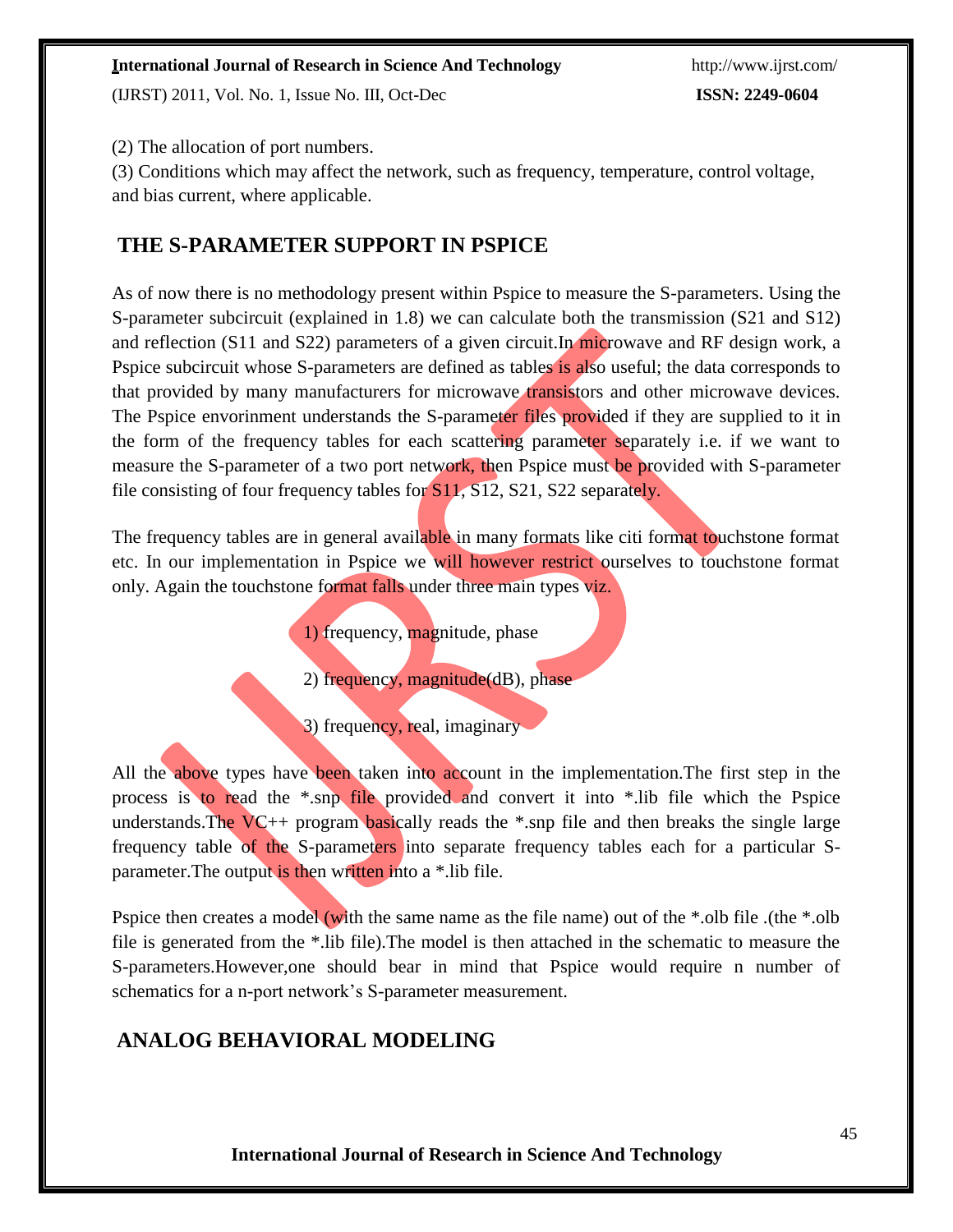(IJRST) 2011, Vol. No. 1, Issue No. III, Oct-Dec **ISSN: 2249-0604**

In the good old days, to model a simple LOG function, you reached for a diode from the SPICE tool shed and embarked on synthesizing the log function. More complex functions required deeper math and device theory knowledge. So, we used to spend more time developing and debugging the math function than actually using it in your system or circuit. But now, SPICES's added capabilities – analog functions, have greatly simplified and extended the available modeling power.

#### **Two Types of Modeling**

Modeling devices or systems in SPICE falls into two general categories: structural and behavioral.

- **STRUCTURAL MODELING**: For every component in the actual circuit (resistor, capacitor, diode, etc.), there's corresponding component in the SPICE model. The structure of the actual circuit is preserved in the SPICE circuit.
- **BEHAVIORAL MODELING:** The behavior of several components (typically grouped as functional block) is modeled by various SPICE devices. The SPICE model may bear little resemblance to the actual circuit. The focus is on the input/output relationships of the block.

If accuracy is desired than structural modeling is the way to go. Almost every circuit component and its effect is accounted for. However, generating the actual circuit may be difficult, time consuming, and SPICE run time grow painfully long for larger circuits. Behavioral models, on the other hand, describe a functional block with relatively few components, making simulations zip along much faster. On the downside, some secondary circuits effects may be lost, popping up in actual circuit performance.

# **REVIEW OF STUDIES**

Digital Object Identifier: [10.1109/TMTT.2002.803431](http://dx.doi.org/10.1109/TMTT.2002.803431) Date of Current Version: 10 December 2002 Sponsored by: [IEEE Microwave Theory and Techniques Society](http://www.mtt.org/)

## **DISCUSSION**

The one of the major limitation in Pspice envorinment is that it requires N number of test benches/schematics for measuring the S-parameter of a N port network. However, one could implement switches to change the source and load positions and thus we could implement this entire prototype design within a single schematic. Another notable limitation with Pspice is that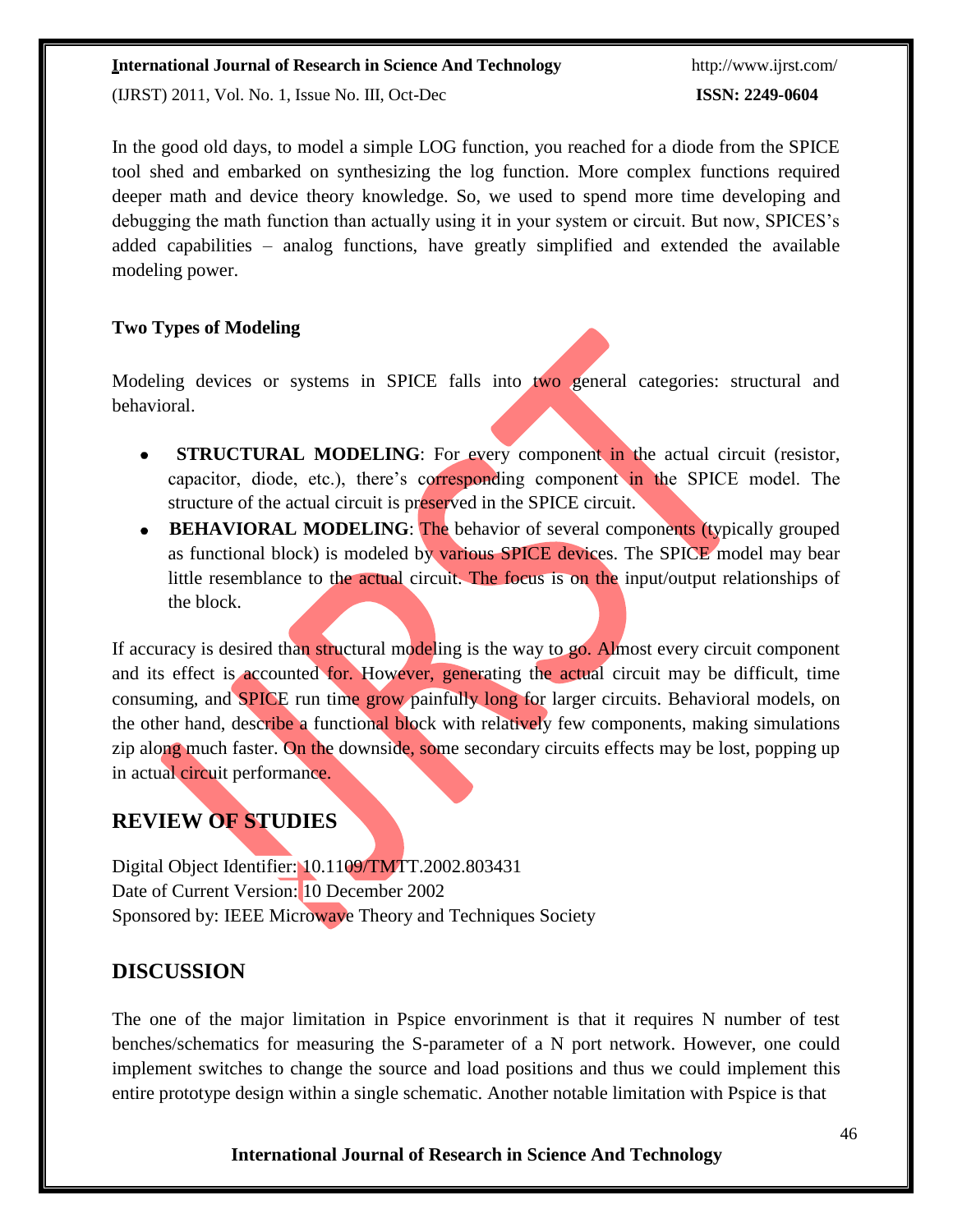(IJRST) 2011, Vol. No. 1, Issue No. III, Oct-Dec **ISSN: 2249-0604**

it gives augmented values of the phase.It has been noticed during our course of experimentation that for the reflected coefficients of the S-parameters Pspice adds an additional phase of  $360^{\circ}$  to that particular phase part where ever there is a change of sign in comparision to the first value of phase in the table and the phase in this case remains less than 360° respectively. However, for the transmission coefficients of the S-parameters Pspice adds an additional phase of  $360^{\circ}$  to the phase part from then on in cycles where ever there is a change of sign in comparision to the first value of phase in the table and the phase in this case would exceed  $360^{\circ}$ .

The coversion program suffers from the fact that it will be able to handle only upto nine ports on account that the from ten ports on the extention \*.snp would be of four characters which is not permissible in the windows envorinment.

### **REFERENCES**

[1] Microwave Engineering, third edition, David M. Pozar, University of Massachusetts at Amherst, John Wiley & Sons, Inc., Copyright 2005

[2] Computer-Aided Design of Microwave Circuits, K.C. Gupta, Ramesh Garg, Rakesh Chadha, ARTECH house, Inc. , Copyright 1981.

[3] Create S-Parameter Subcircuits for Microwave and RF Applications, by John S. Gerig Wideband Associates.

[4] Analog Behavioral Modeling, eCircuit Center. [http://www.ecircuitcenter.com/Circuits/ABM1/ABM1.htm.](http://www.ecircuitcenter.com/Circuits/ABM1/ABM1.htm)

[5] Microwave Engineering, third edition, David M. Pozar, University of Massachusetts at Amherst, John Wiley & Sons, Inc., Copyright 2005

#### **Internet URL's**

[6] Analog Behavioral Modeling, eCircuit Center. [http://www.ecircuitcenter.com/Circuits/ABM1/ABM1.htm.](http://www.ecircuitcenter.com/Circuits/ABM1/ABM1.htm)

[7] [www.artechhouse.com/GetBLOB.asp?Name=Bahl\\_CH12.pdf](http://www.artechhouse.com/GetBLOB.asp?Name=Bahl_CH12.pdf)

- [8] [http://www.microwaves101.com/encyclopedia/Wilkinson\\_splitters.cfm](http://www.microwaves101.com/encyclopedia/Wilkinson_splitters.cfm)
- [9] [http://www.microwaves101.com/encyclopedia/Branchline\\_couplers.cfm](http://www.microwaves101.com/encyclopedia/Branchline_couplers.cfm)
- [10] [www.artechhouse.com/GetBLOB.asp?Name=Bahl\\_CH12.pdf](http://www.artechhouse.com/GetBLOB.asp?Name=Bahl_CH12.pdf)